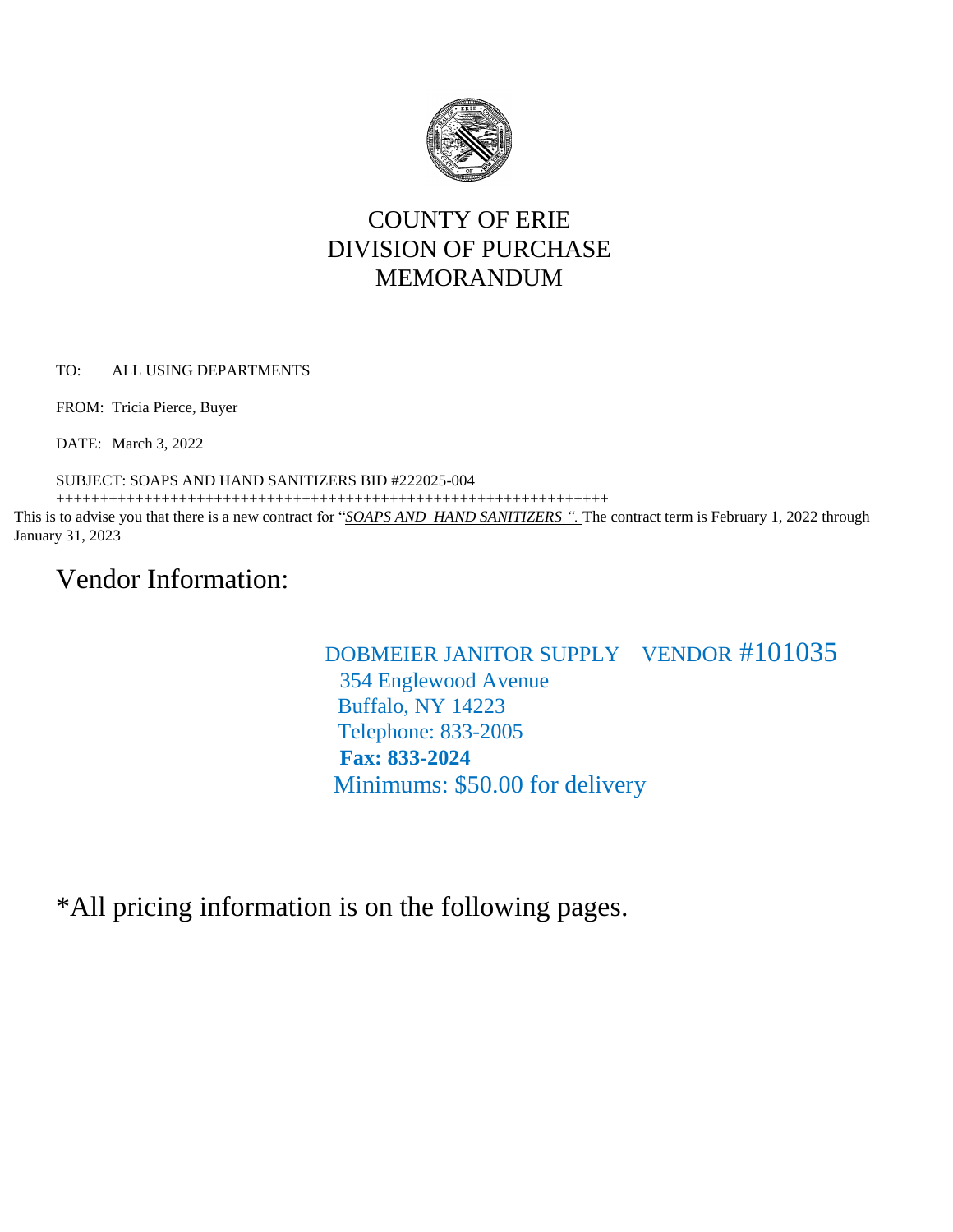### PRICES FIRM: FEBRUARY 1, 2022 – JANUARY 31, 2023 All quantities are estimated usage.

|     |               | <b>DESCRIPTION</b>                                                                                                                                        | <b>UNIT</b><br><b>PRICE</b> | <b>Vendor</b>   |  |
|-----|---------------|-----------------------------------------------------------------------------------------------------------------------------------------------------------|-----------------------------|-----------------|--|
|     | <b>SOAPS:</b> |                                                                                                                                                           |                             |                 |  |
| 1.  |               | Case Plush Foaming Hand Soap, Gallon 4/Case<br><b>Brand K69009</b>                                                                                        | 32.28                       | Dobmeier        |  |
| 2.  | Case          | Kutol #69009 Lux Foam Green Soap Gallon, 4/Case<br>*No Substitutions (KUT69009)                                                                           | 32.28                       | <b>Dobmeier</b> |  |
| 3.  | Each          | Pink Lotion Soap #1120 Gallon *No Substitutions (BWK410CT)                                                                                                | 7.00                        | Dobmeier        |  |
| 4.  | Case          | Dial #D97501 Antibacterial Soap 12/800 ML *No Substitutions                                                                                               | 58.65                       | <b>Dobmeier</b> |  |
| 5.  | Each          | Dial #D88047 Anti-Bacterial Soap Gallon *No Substitutions                                                                                                 | 11.89                       | <b>Dobmeier</b> |  |
| 6.  | Case          | Dial #D84018 Anti-Bacterial Liquid Soap, Liter<br>*No Substitutions – (Must fit in Model 21 Dispenser)                                                    | 40.15                       | Dobmeier        |  |
| 7.  | Each          | Dial Liquid Anti-Bacterial Soap with Dispenser 16 Oz.<br>#D80790 *No Substitutions                                                                        | 3.38                        | Dobmeier        |  |
| 8.  | Each          | Dial Liquid Soap for Sensitive Skin, Gallon #D82838<br>*No Substitutions                                                                                  | 12.50                       | Dobmeier        |  |
| 9.  | Case          | Kresto Hand Cleaner 2000 ml 6/Case *No Substitutions<br><b>BRAND:</b>                                                                                     | 134.00                      | Dobmeier        |  |
| 10. |               | Case Austin Suds Pots and Pans - Gallon 4/Case<br><b>BRAND:</b>                                                                                           | 13.65                       | Dobmeier        |  |
| 11. | boxes         | Laundry Detergent 2 oz. Single Load Boxes<br>Phosphate Free - Without Bleach Additive - Powder<br>Lever "Ultra All" or Equal<br>BRAND: _Ultra All per box | <u>.33</u>                  | <b>Dobmeier</b> |  |
| 12. | <b>Box</b>    | Fiesta Laundry Soap 44# Box                                                                                                                               | <u>22.70</u>                | Dobmeier        |  |
| 13. | Box           | Tide 20 Oz. Box *No Substitutions                                                                                                                         | 10.45                       | <b>Dobmeier</b> |  |
| 14. | Each          | Dispenser Model #21 for Dial Soap Liter Size                                                                                                              | <u>1.00</u>                 | <b>Dobmeier</b> |  |
| 15. | Each          | Car Wash, Gallon Size<br>$(TW-50GL)$<br><b>BRAND Vehicle Wash</b>                                                                                         | 6.30                        | Dobmeier        |  |
| 16. | Each          | Car Wash Metal Only 55 Gallon Drum - Johnson<br>*No Substitutions                                                                                         | 206.00                      | <b>Dobmeier</b> |  |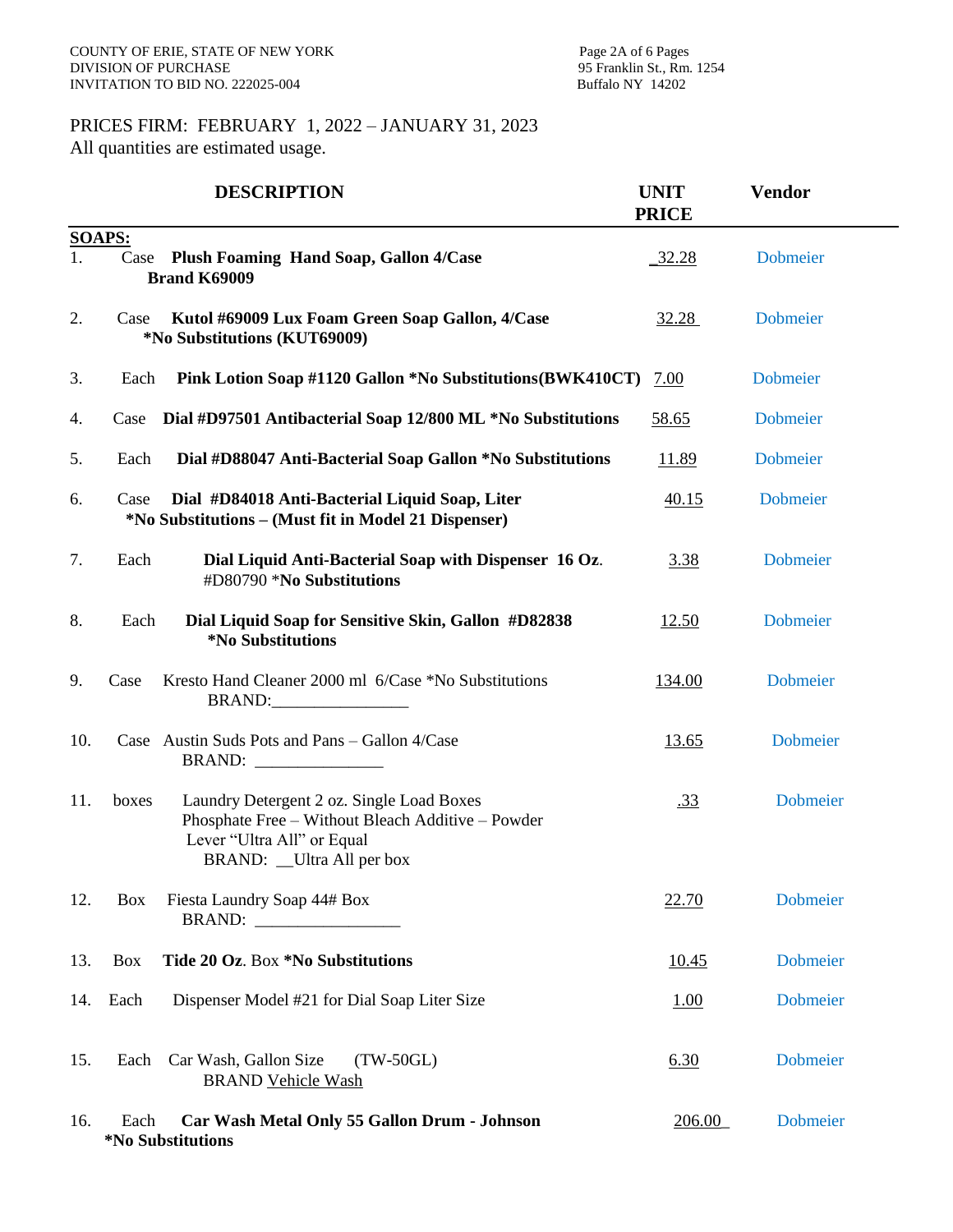|                                |             | <b>DESCRIPTION</b>                                                                                    | <b>UNIT</b><br><b>PRICE</b> | <b>Vendor</b>   |  |  |  |  |  |
|--------------------------------|-------------|-------------------------------------------------------------------------------------------------------|-----------------------------|-----------------|--|--|--|--|--|
| <b>HAND SANITZER PRODUCTS:</b> |             |                                                                                                       |                             |                 |  |  |  |  |  |
|                                | 1. $1$ Case | Hand Sanitizer – Purell Type 8 Oz. Pump #9652-12<br>12/Case<br>BRAND: K5619                           | 34.10                       | <b>Dobmeier</b> |  |  |  |  |  |
| 2.                             | Each        | Hand Sanitizer Refill 1200 ml Purell Type to fit in Purell Dispenser<br>1200 ml<br>BRAND: GOJO5456-04 | 15.90                       | Dobmeier        |  |  |  |  |  |
| 3.                             | Each        | Dispenser for Hand Sanitizer 1200 ml Purell Type to fit #2<br>BRAND: 2720-12                          | No Cost                     | Dobmeier        |  |  |  |  |  |
| 4.                             | Each        | <b>Purell TFX Touch Free Floor Stand Model #2424-DS 9.5 lbs</b><br>*No Substitutions                  | 80.00                       | Dobmeier        |  |  |  |  |  |
| 5.                             | Case        | <b>Purell Type Sanitizing Wipes 175 Wipes/Canister 6/Case</b>                                         | 48.35                       | <b>Dobmeier</b> |  |  |  |  |  |
|                                |             | GOJ903106                                                                                             |                             |                 |  |  |  |  |  |
| 6.                             | Cases       | Lysol Wipes Flat Pack of 6 -80 wipes per container<br>Lysol wipe LY9716                               | 34.00                       | <b>Dobmeier</b> |  |  |  |  |  |
| 7.                             | Each<br>1   | Scrubs in a Bucket Towel/Hand Cleaner SSS #21103<br>*No Substitutions                                 | 10.40                       | <b>Dobmeier</b> |  |  |  |  |  |
| 8.                             | Case        | DL Fast Orange Hand Cleaner with Pumice 12-14 Oz/Case<br>GOJ095712-CT                                 | 38.50                       | <b>Dobmeier</b> |  |  |  |  |  |
| 9.                             | Each        | DL Fast Orange Hand Cleaner with Pumice 128 Oz with<br><b>Pump Dispenser, Citrus Scented ITW25219</b> | <u>18.50</u>                | <b>Dobmeier</b> |  |  |  |  |  |